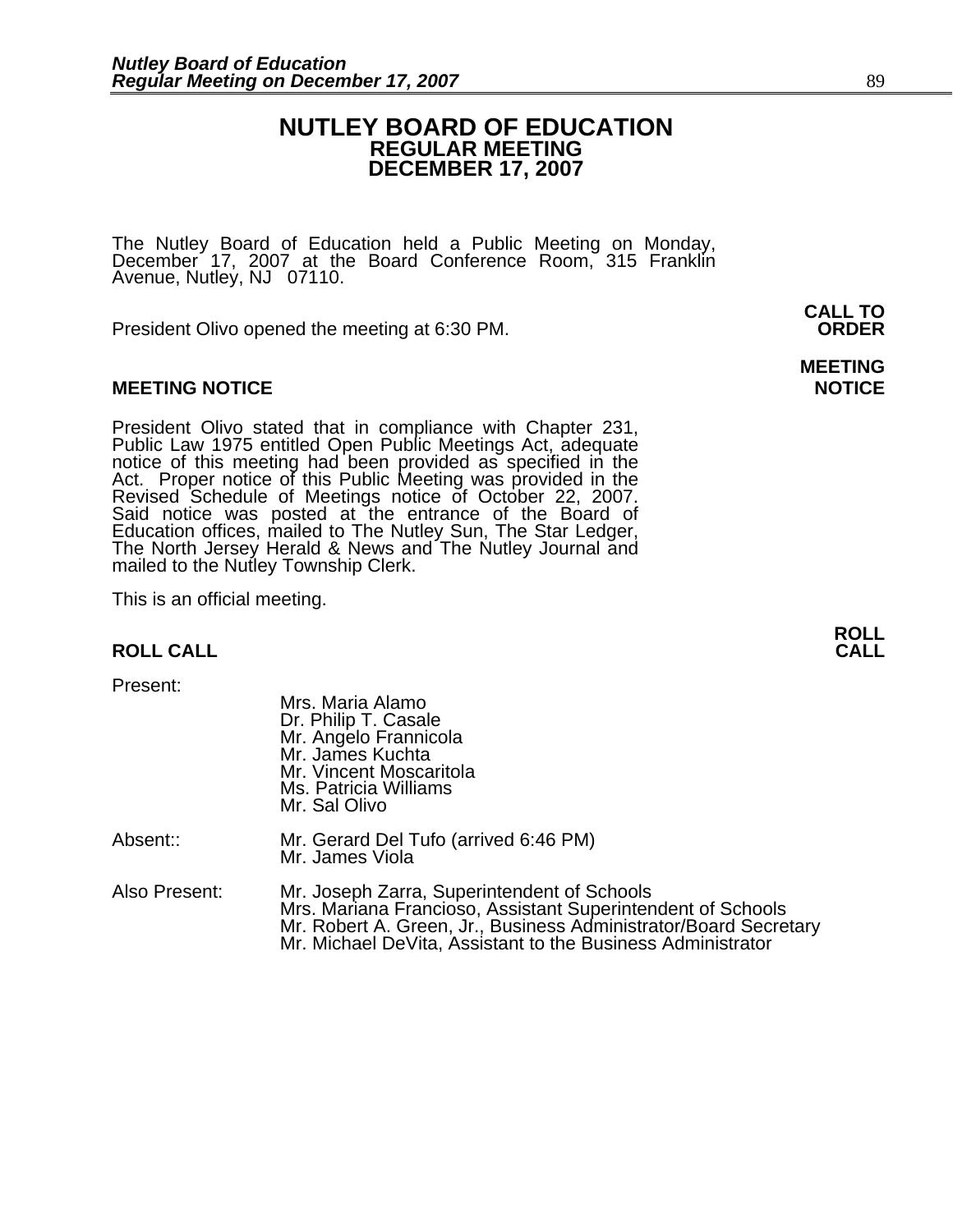#### **MOTION TO ADJOURN TO EXECUTIVE SESSION**

At 6:35 PM Trustee Williams moved and Trustee Alamo seconded the following resolution:

WHEREAS, the Board of Education will be discussing matters exempt from public discussion pursuant to N.J.S.A. 10:4-12,

NOW, THEREFORE, BE IT RESOLVED that the Board of Education recess to closed executive session at this time to discuss the following:

- 1. Litigation Scarpa
- 2. A student matter

BE IT FURTHER RESOLVED that the results of the discussions will be made public by inclusion on the agenda of a subsequent meeting of the Board of Education or when the reasons for discussing such matters in closed session no longer exist.

The motion was approved by voice vote.

#### **RECONVENE MEETING RECONVENE**

At 8:00 PM Trustee Alamo moved, Trustee Williams seconded, and the Board unanimously approved by voice vote a motion to reconvene the public meeting.

Mr. Zarra briefed the Board on discussions with Mr. Rusignolo.

The meeting reconvened in the JHWMS Library located at 325 Franklin Avenue, Nutley, NJ.

#### **ROLL CALL CALL**

#### Present:

 Mrs. Maria Alamo Dr. Philip T. Casale Mr. Gerard Del Tufo Mr. Angelo Frannicola Mr. James Kuchta Mr. Vincent Moscaritola Ms. Patricia Williams Mr. Sal Olivo

Absent:: Mr. James Viola

Also Present: Mr. Joseph Zarra, Superintendent of Schools Mr. Robert A. Green, Jr., Business Administrator/Board Secretary<br>Mr. Michael DeVita, Assistant to the Business Administrator Ms. Emily Batina, Student Representative

## **EXECUTIVE**

**ROLL**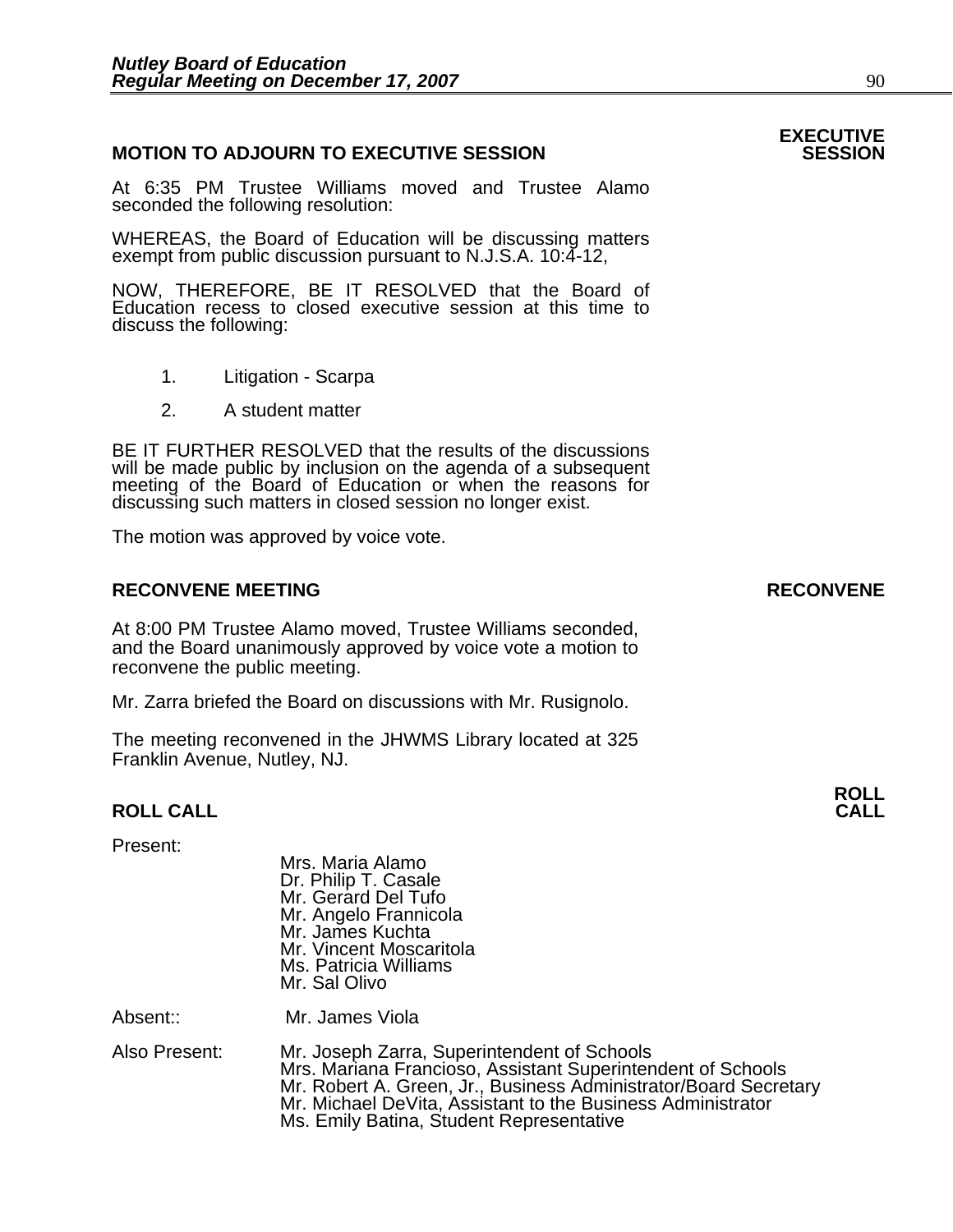President Olivo provided a positive update on Trustee Viola's health.

#### **FLAG SALUTE** SALUTE SALUTE SALUTE SALUTE SALUTE

Trustee Del Tufo led the assembly in the flag salute.

### **APPROVAL OF MINUTES APPROVE**

BE IT RESOLVED that the Board of Education approves the following minutes:

 December 3, 2007 – Public Meeting December 3, 2007 – Closed Executive Session November 19, 2007 – Closed Executive Session November 19, 2007 – Regular Meeting

> Trustee Kuchta moved, Trustee Del Tufo seconded, and the Board minutes were approved with the following exception:

> 1. Trustee Casale voted "No" on December 3, 2007 Closed Executive Session and December 3, 2007 Public Meeting.

#### **CORRESPONDENCE CORRESPONDENCE**

A thank-you note from Donald Manfria for the Board's expression of sympathy on the passing of his mother.

A thank-you note from Michael Salvo for the Board's expression of sympathy on the passing of his mother.

#### **SUPERINTENDENT'S REPORT SUPT'S REPORT A**

Superintendent Zarra presented the Superintendent's Report dated December 17, 2007, Schedule A, which is appended to the minutes of this meeting, and briefly summarized its contents.

#### **BOARD SECRETARY'S REPORT**

Mr. Green stated that the Radcliffe School Project is now complete and the new brick almost matches perfectly with the old brick. He added that the planters outside the school have been safely tested by a recent car crash

**FLAG** 

### **BOARD SECRETARY'S**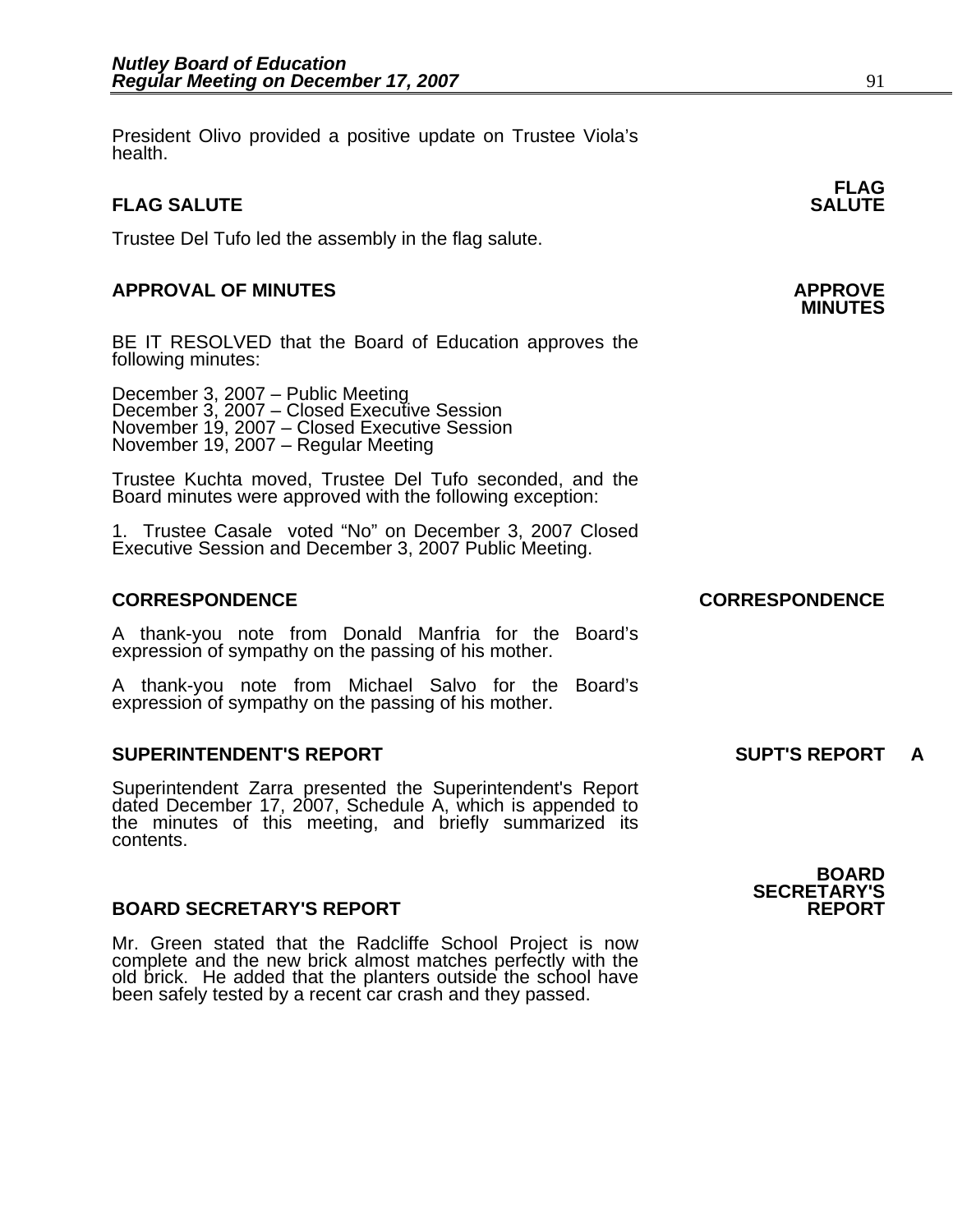#### **COMMITTEE REPORTS REPORTS**

| <b>Emily Batina</b>     | - Student Representative |                    |
|-------------------------|--------------------------|--------------------|
| <b>Trustee Del Tufo</b> | - Facilities Committee   |                    |
| <b>Trustee Alamo</b>    |                          | Academic Committee |
| <b>Trustee Williams</b> | <b>Policy Committee</b>  |                    |

### **HEARING OF CITIZENS (Resolutions Only) HEARING OF CITIZENS**

#### None

### **SUPERINTENDENT'S RESOLUTIONS EXAMPLE ASSESSED ASSESSED ASSESSED ASSESSED ASSESSED ASSESSED ASSESSED ASSESSED ASSESSED ASSESSED ASSESSED ASSESSED ASSESSED ASSESSED ASSESSED ASSESSED ASSESSED ASSESSED ASSESSED ASSESSED AS**

Trustee Alamo stated she is sad to see Mrs. Gurney retire and that she made significant contributions to education.

Trustee Alamo moved, Trustee Casale seconded, a motion that the Board approves the Superintendent's Resolutions numbers 1 through 8 and 10 through 15 as listed below.

Upon being put to a roll call vote Superintendent's Resolutions numbers 1 through 8 and 10 through 15 were approved. **RETIREMENT** 

#### 1. **RETIREMENT – Teacher**

BE IT RESOLVED that the Board of Education approves the acceptance of the retirement of Mrs. Carol Gurney, elementary teacher, effective June 30, 2008. **RESIGNATION** 

#### 2. **RESIGNATION – Athletics**

BE IT RESOLVED that the Board of Education approves the resignation of Mr. Anthony Scarpelli as assistant crew coach effective November 29, 2007.

#### 3. **AMENDING APPOINTMENT – Professional Staff**

BE IT RESOLVED that the Board of Education approves the<br>amending of the resolution Appointment – Professional Staff, approved at the December 3, 2007 Board Meeting, to reflect a<br>change in effective date, step and salary of Erin K. Sheridan<br>to February 4, 2008, Step 7, \$49,900. **RESOLUTIONS** 

# **TEACHER**

### **ATHLETICS**

 **AMEND APPOINTMENT PROF. STAFF**

# **COMMITTEE**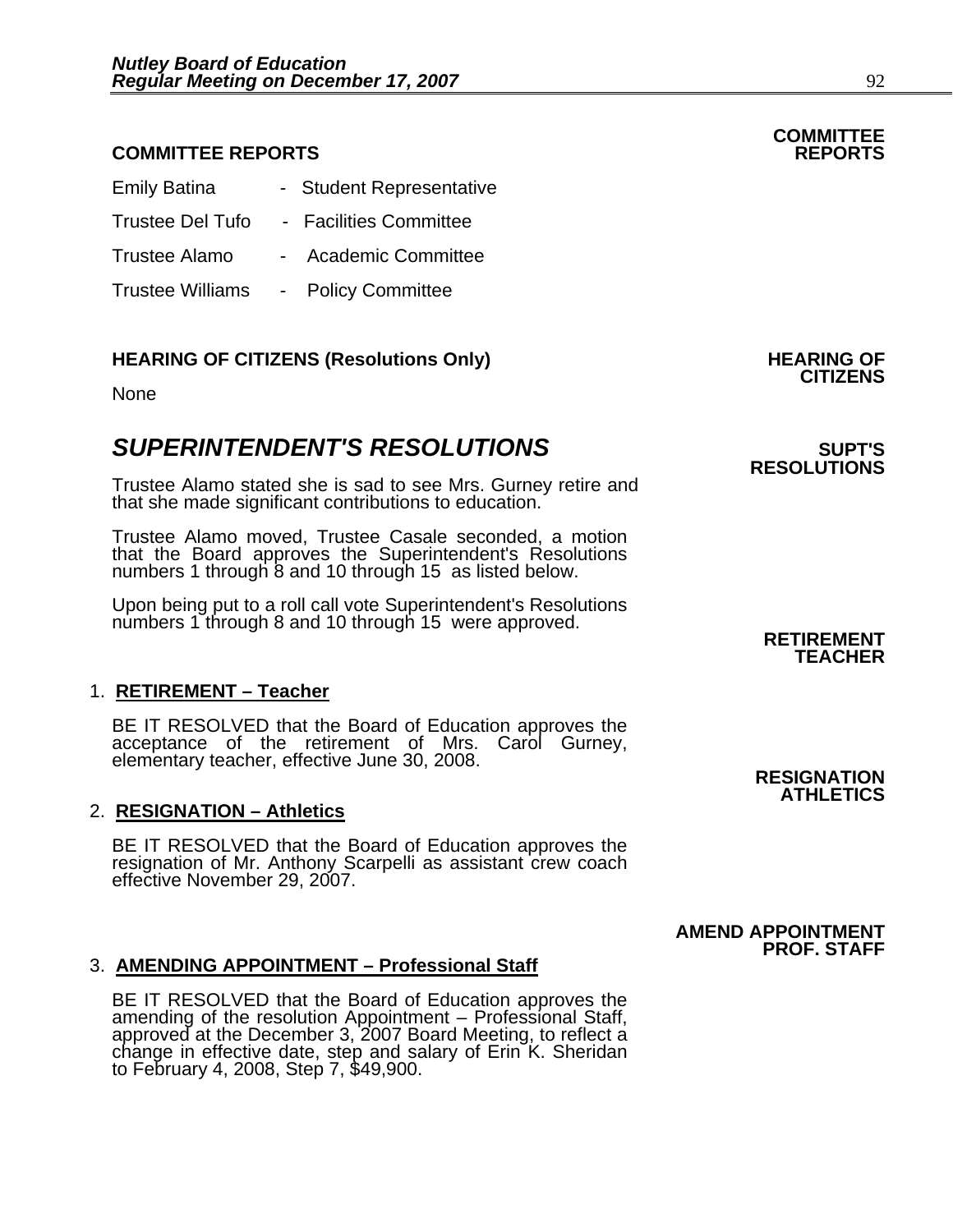#### 4. **LEAVE OF ABSENCE – Part-time Aide**

BE IT RESOLVED that the Board of Education approves an<br>extension of a medical leave of absence without pay for Mrs.<br>Lisa DeFabbi from January 1, 2008 through June 30, 2008. **APPOINTMENT** 

#### 5. **APPOINTMENT – Volunteer Coach**

BE IT RESOLVED that the Board of Education approves the appointment of Brianna Balkin for the position of Volunteer Bowling Coach. Bowling Coach. **APPOINTMENTS** 

#### 6. **APPOINTMENTS – Teacher Substitutes**

BE IT RESOLVED that the Board of Education approves the appointments of the teacher substitutes listed on the attached Schedule B for the 2007-08 school year.<br>**APPOINTMENTS** 

#### 7. **APPOINTMENTS – Secretarial/Clerical/Aide Substitutes**

BE IT RESOLVED that the Board of Education approves the following substitutes for the 2007-08 school year:

School Aide

Christine Cifelli

Secretarial/Aide

Maria Musco

#### 8. **APPOINTMENT – Part-time Aide**

BE IT RESOLVED that the Board of Education approves the<br>appointment of Miss Nancy M. McConnon as part-time school<br>aide (replacing Carol Costanzo) for the 2007-08 school year,<br>effective December 18, 2007 at the hourly rate

#### 9. **APPOINTMENT - CUSTODIAN**

BE IT RESOLVED that the Board of Education approves the appointment of Joseph Romano, replacing Sean McDonough, as a custodian effective January 2, 2008 at the annual salary of \$28,700, prorated, (Group 2, Step 3), plus a \$2,000, prorated, which is in accordance with the 2007-10 Custodial Salary Guide.

# **VOLUNTEER COACH**

### **TEACHER SUBS**

### **SEC/CLERICAL/AIDE SUBS**

### **PART –TIME AIDE**

 **APPOINTMENT** 

#### **RESOLUTION TABLED**

#### **LEAVE OF ABSENCE**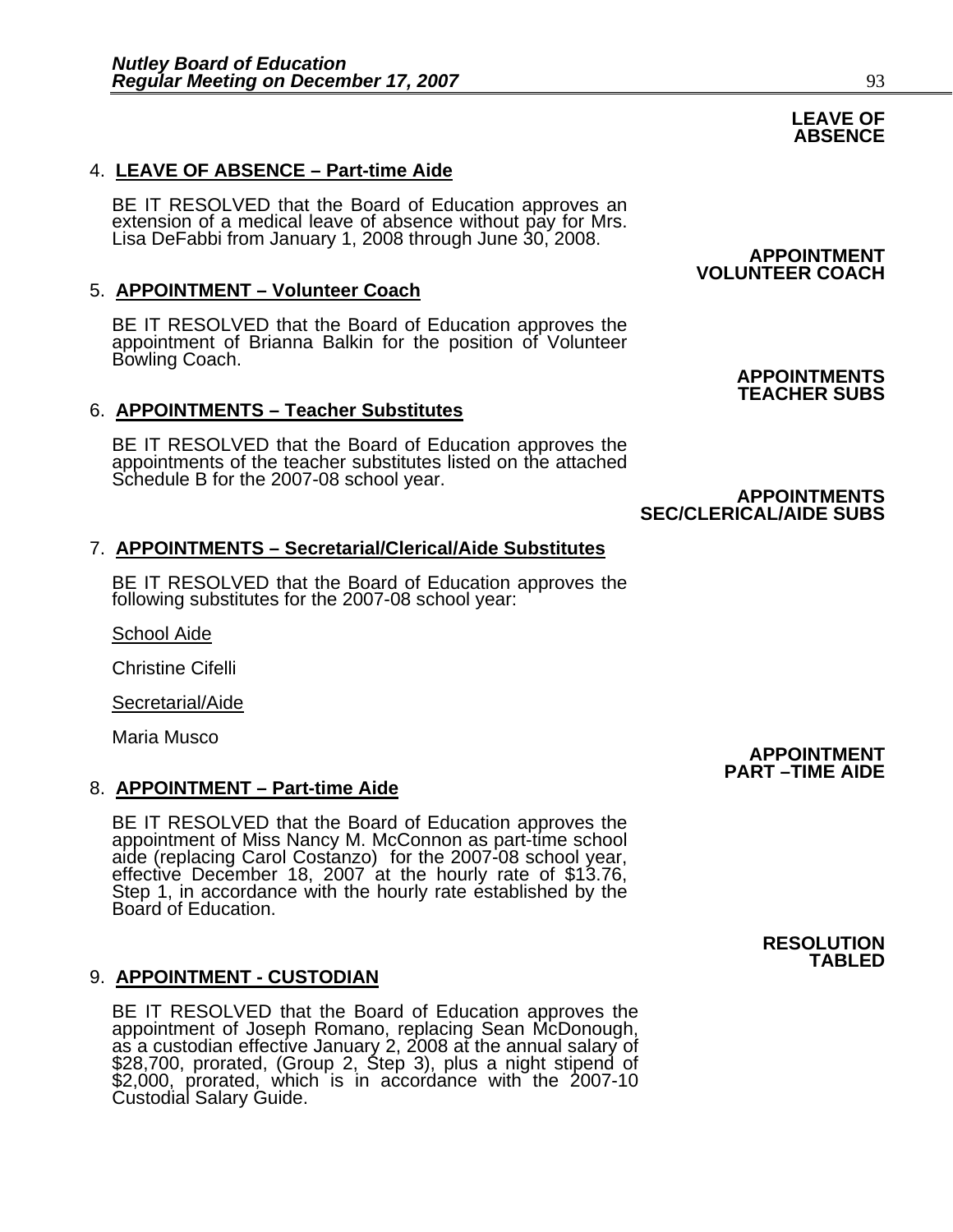#### 10. **APPOINTMENT - CUSTODIAN**

BE IT RESOLVED that the Board of Education approves the<br>appointment of Ralph Pastorino, replacing Antonio Petracca,<br>as a custodian effective January 2, 2008 at the annual salary of<br>\$28,700, prorated, (Group 2, Step 3), plu \$2,000, prorated, which is in accordance with the 2007-10 Custodial Salary Guide. **APPROVE PROF.** 

#### 11. **APPROVAL OF PROFESSIONAL DEVELOPMENT DATE**

BE IT RESOLVED that the Board of Education approves a single session day on January 14, 2008 for Professional Development.

#### 12. **EXTRA COMPENSATION**

BE IT RESOLVED that the Board of Education approves the following personnel be paid extra compensation in the amounts indicated for services rendered:

#### **PAYMENT FOR HEALTH DYNAMICS CLASSES - Month of November, 2007**

Rose Cioffi **\$250.00** 

#### **PAYMENT FOR ZERO PERIOD SAT CLASSES - September, October and November, 2007**

| Jenifer Hecht   | \$546.00 |
|-----------------|----------|
| Leann Martin    | 378.00   |
| Cheryl Rossillo | 294.00   |

#### **PAYMENT FOR EVENING SAT REVIEW CLASSES – October 3, 4, 10, 11, 17, 18, 24, 25, 30 and November 1, 2007**

| Jenifer Hecht          | \$1,039.20 |
|------------------------|------------|
| Leann Martin           | 1,039.20   |
| <b>Cheryl Rossillo</b> | 1,039.20   |

#### **PAYMENT FOR SUMMER HOURS – Athletic Department – July and August, 2007**

Linda Jernick \$1,195.00

#### **PAYMENT FOR HIGH SCHOOL SPEAKER WIRING – November 6,7,13,16,20,24,27 and 30, 2007**

John Schwarz \$1,881.83

**EXTRA COMPENSATION**

**DEVELOPMENT DATE**

#### **RESOLUTION TABLED**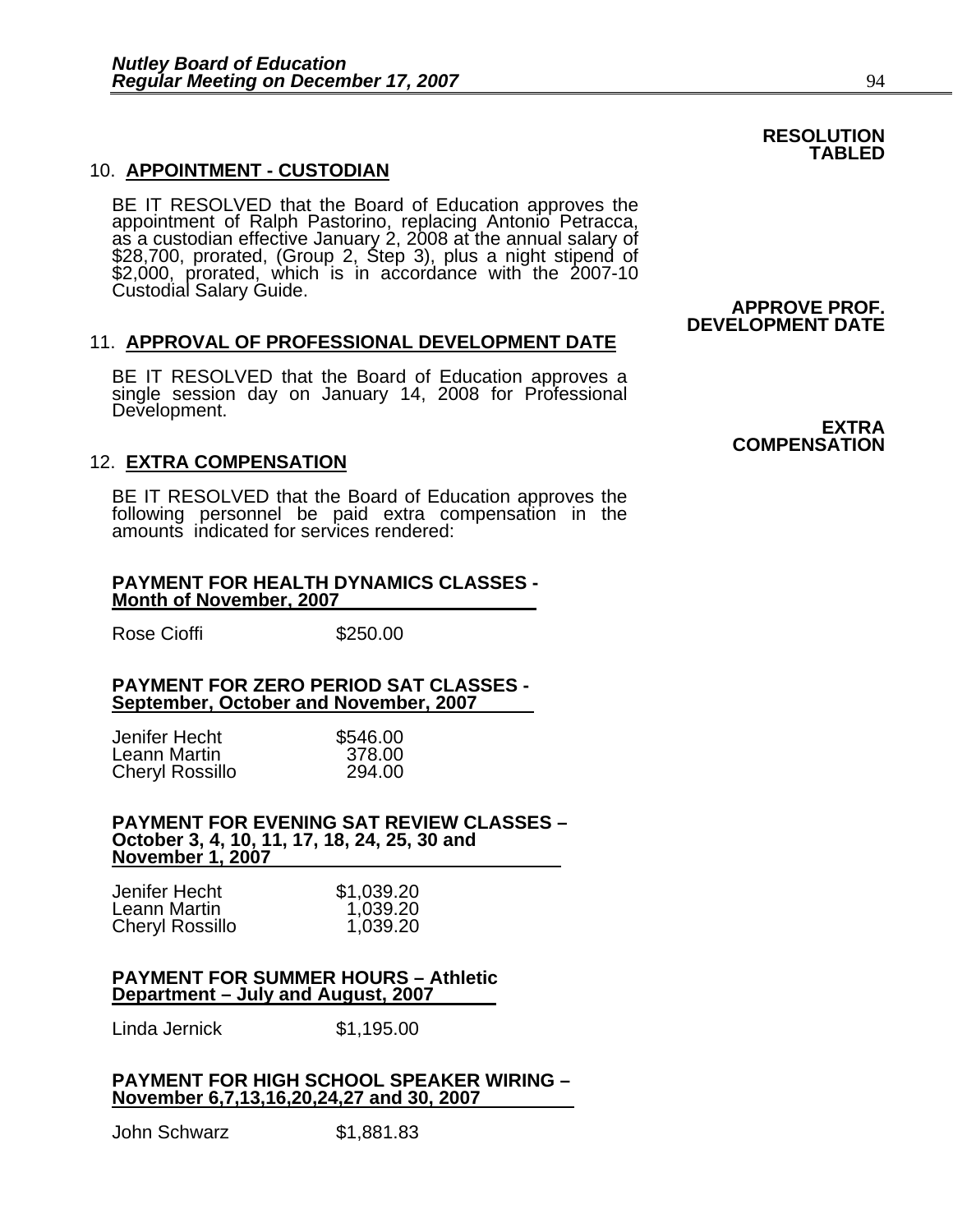#### **BASIC SKILLS CURRICULUM COMMITTEE December 1, 2007**

| <b>Dolores Contreras</b><br>Jennifer Farro | \$103.92<br>103.92 |
|--------------------------------------------|--------------------|
| Rosalina Gencarelli                        | 103.92             |
| Stephanie Mozeika                          | 103.92             |
| Danine Osetto                              | 103.92             |

#### **LANGUAGE ARTS CURRICULUM COMMITTEE – December 1, 2007**

| Pamela B. Mitchell         | \$103.92 |
|----------------------------|----------|
| Carla Cullari              | 103.92   |
| Cynthia DeBonis            | 135.12   |
| Loretta Douglas            | 103.92   |
| Melissa Echevarria         | 103.92   |
| Danielle Ferraro           | 103.92   |
| <b>Emanuela Fierro</b>     | 103.92   |
| Jill Freedman              | 103.92   |
| <b>Natalie Gatto</b>       | 103.92   |
| Jolinda Griwert            | 51.96    |
| Doreen Holland             | 103.92   |
| <b>Courtney Jousset</b>    | 103.92   |
| Walter King                | 103.92   |
| Paul Kocum                 | 103.92   |
| Erin Lenik                 | 103.92   |
| Cynthia Lynch              | 103.92   |
| Beverly Masullo            | 103.92   |
| <b>Marcy McKenzie</b>      | 103.92   |
| Jessica Nolasco            | 103.92   |
| Laura Reilly               | 103.92   |
| Lorraine Réstel            | 135.12   |
| Janice Schoem              | 103.92   |
| Deborah Schop              | 103.92   |
| <b>Phillip Siculietano</b> | 69.28    |

#### **ART/TECHNICAL CURRICULUM COMMITTEE – November 17 and December 1, 2007**

| \$207.84 |
|----------|
| 103.92   |
| 270.24   |
| 207.84   |
| 103.92   |
| 207.84   |
| 103.92   |
| 207.84   |
|          |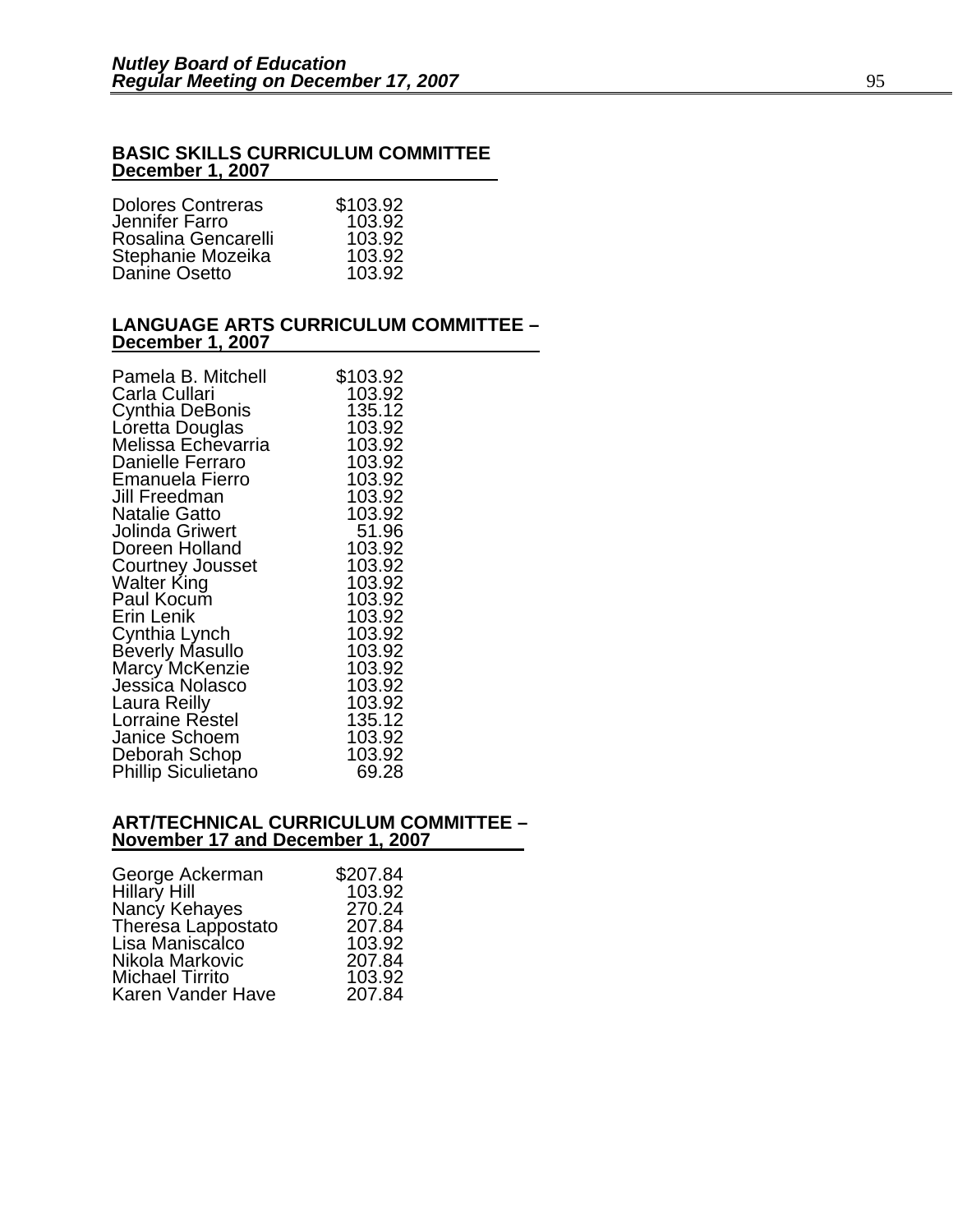#### **CENTRAL DETENTION COVERAGE – Month of November, 2007**

#### **High School**

| Sean Fitzgerald | \$37.54 |
|-----------------|---------|
| Susan Gesumaria | 18.77   |
| Alicia Lombard  | 37.54   |
| Jessica Mabel   | 56.31   |
| Denise Mazza    | 56.31   |
| Lisa Vallo      | 112.62  |
| Denis Williams  | 18.77   |

#### **JHW Middle School**

| Jennifer Ambrose  | 75.08 |
|-------------------|-------|
| Joseph Cappello   | 75.08 |
| Tracy Egan        | 75.08 |
| Louis Manganiello | 56.31 |
| Michael Stoffers  | 18.77 |
| Luann Zullo       | 37.54 |

#### **SATURDAY MORNING SUSPENSIONS – Month of November, 2007**

Jennifer Ambrose \$78.45

#### **PAYMENT FOR CAT PROGRAM – Fall, 2007**

| Kimberly Algieri                  | \$1,333.64           |
|-----------------------------------|----------------------|
| Joseph Cappello                   | 363.76               |
| Dana D'Ambola                     | 1,108.48             |
| <b>Tracy Egan</b>                 | 3,332.96             |
| Nicole Ferraro                    | 1,524.16             |
| Deanna Fredricks                  | 1,524.16             |
| Flavia Groeling                   | 1,385.60             |
| Suzanne Hagert                    | 1,524.16             |
| Kelly Hollywood                   | 1,524.16             |
| <b>Tarik Huggins</b>              | 1,385.60             |
| Gail Kahn                         | 1,576.12             |
| Louis Manganiello<br>Denise Mazza | 1,385.60<br>1,870.56 |
| Dennis Pandolfi                   | 1,385.60             |
| Erika Pavlecka                    | 1,385.60             |
| Lauren Rush                       | 1,524.16             |
| Joniene Ryder                     | 1,524.16             |
| Joseph Simko                      | 1,870.56             |
| <b>Margit Smith</b>               | 1,524.16             |
| Christina Stendardi               | 1,385.60             |
| Elizabeth Stoffers                | 1,524.16             |
| <b>Michael Stoffers</b>           | 1,385.60             |
| Janine Thomas                     | 1,385.60             |
| Josephine Tucci                   | 1,385.60             |
| Gina Tucci                        | 1,385.60             |
| Veronica Zoltowski                | 1,524.16             |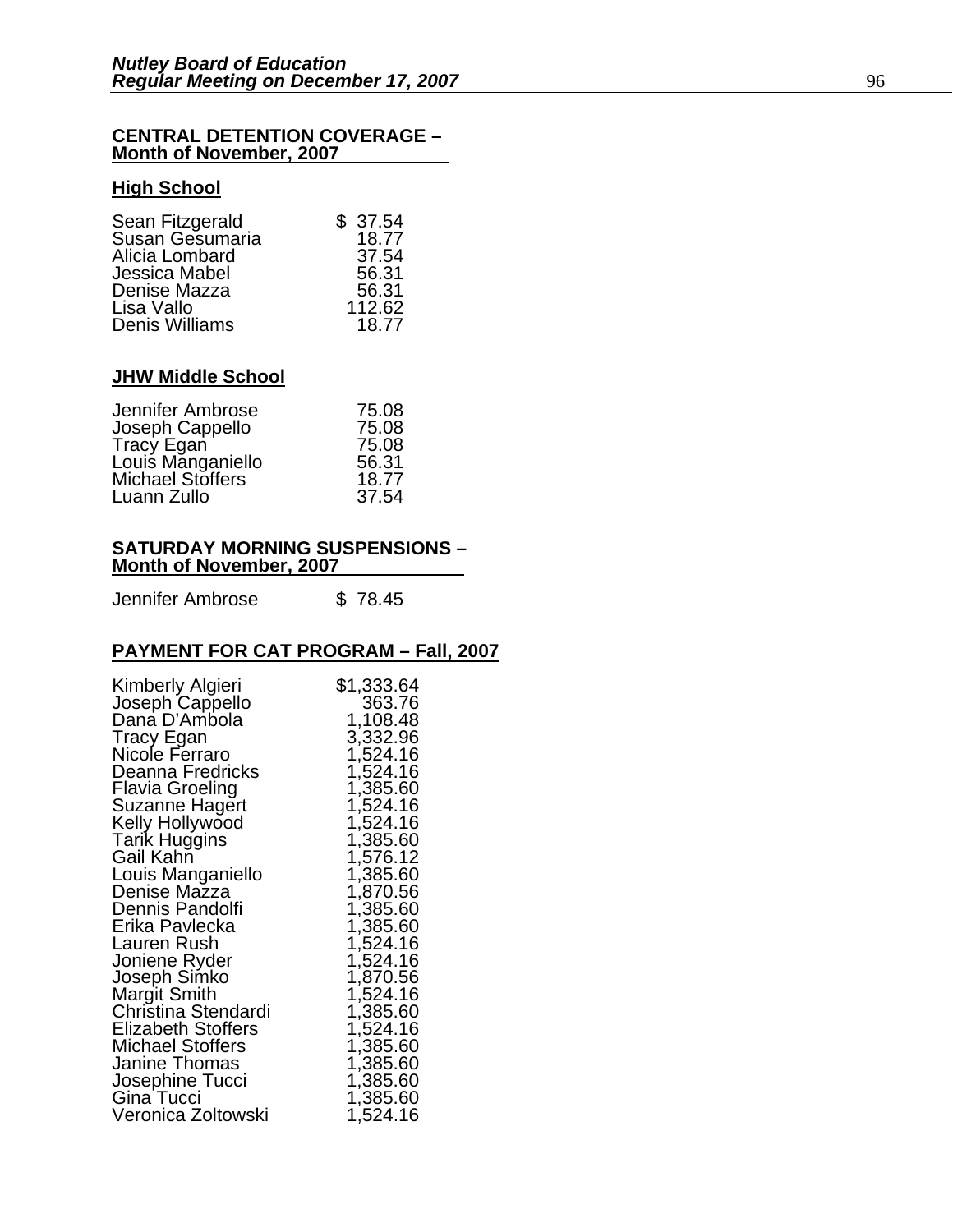#### **Substitutes:**

|                                     | 277.12 |
|-------------------------------------|--------|
| Joseph Dwyer, III<br>Jenny Lombardo | 277.12 |
| Nichólas Norcia                     | 138.56 |
| Donna Saitta                        | 831.36 |
| Jessica Welsh                       | 415.68 |
| Luann Zullo                         | 138.56 |

#### 13. **APPROVAL OF NEW COURSES**

BE IT RESOLVED that the Board of Education approves the following courses presented at the October 30 and November 29, 2007 Academic Committee Meeting:

AP Calculus BC AP Journalism Honors English – Introduction to Media Skills & Applications Geology and Oceanography AP Studio Art Art Fundamentals Digital Photography II and Multimedia **TEXTBOOK TEXTBOOK** 

#### 14. **TEXTBOOK APPROVAL**

BE IT RESOLVED that the Board of Education approves the following textbooks presented at the October 30 and November 29, 2007 Academic Committee Meeting:

#### **AP Calculus BC**

Calculus Eighth Edition Publisher, Houghton Mifflin, 2006 Boston, MA

#### **ITALIAN 1A AND 1B (Middle School) (High School)**

<u>Super Ci@.it</u> 1A Publisher, Editrice La Scuola, 2005 Via Luigi Cadorna, II Brescia, Italia

#### **TECHNOLOGY**

Technology Interactions Publisher, Glencoe/McGraw Hill, 2007 Blacklick, OH

**APPROVAL**

**APPROVE NEW COURSES**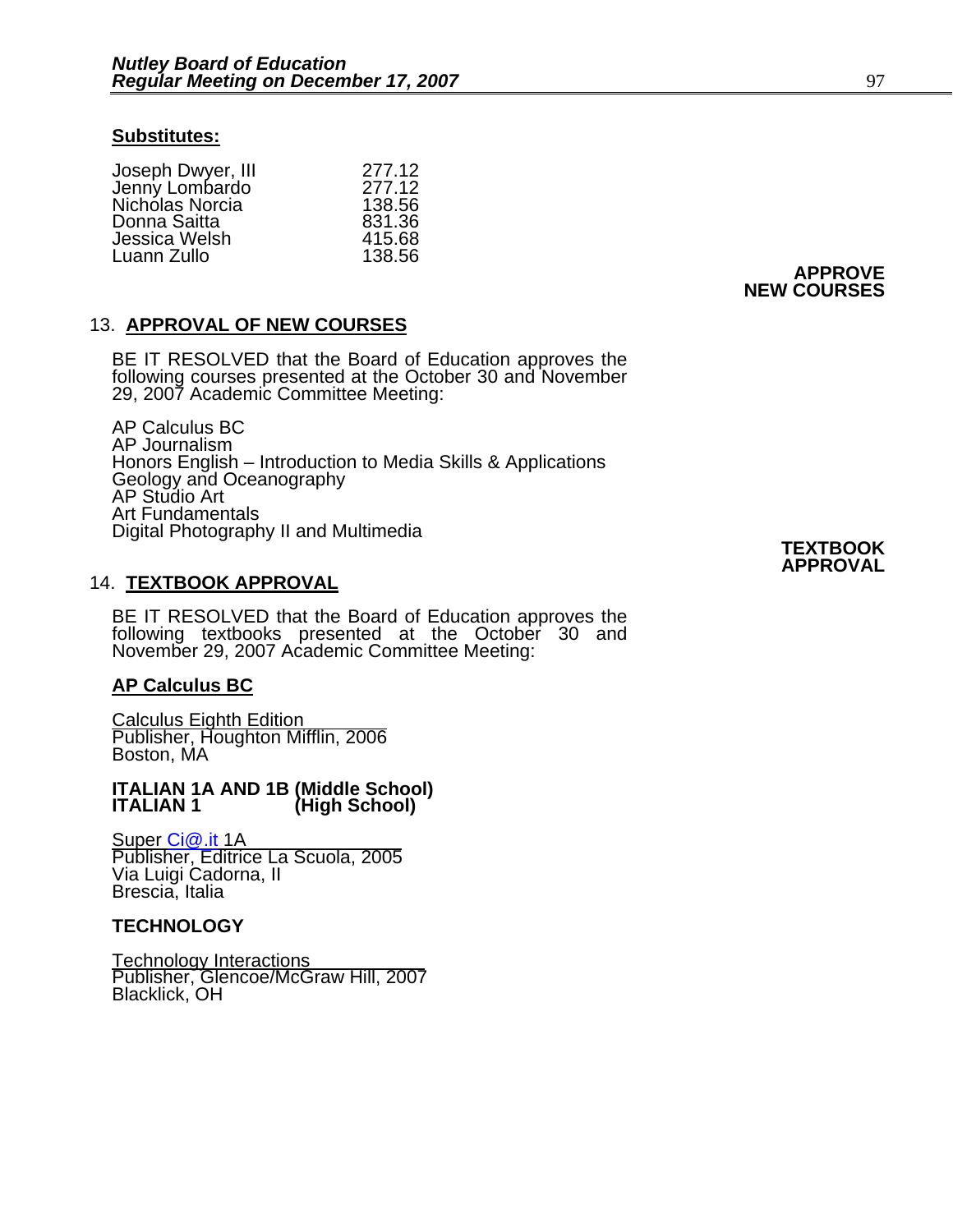#### **SPECIAL CLASS PLACEMENT**

# 15. **SPECIAL CLASS PLACEMENT – Educationally Disabled Students**

BE IT RESOLVED that the Board of Education authorizes the attendance of a student in out-of-district special education classes for the 2007-08 school year as follows:

| School                                    | No. of | <b>Students Classification</b> | Effective<br>Date | Tuition            |
|-------------------------------------------|--------|--------------------------------|-------------------|--------------------|
| <b>Montclair State</b><br>University      |        | Pre-K                          | 11/14/07 \$58,212 |                    |
| Demonstration Program<br>Montclair, NJ    |        |                                |                   |                    |
| <b>Windsor School</b><br>West Milford, NJ |        | ED                             |                   | 12/17/07 27,112.62 |

### **BUSINESS ADMINISTRATOR/** *BUSINESS ADMINISTRATOR/* **BOARD SECRETARY'S RESOLUTIONS** RESOLUTIONS

Trustee Alamo questioned the legalities of approving the travel expenses after the travel has occurred under the Business Administrator's Resolution No. 6 – Approval of Travel.

Mr. Green stated that the staff that already attend conferences/workshops could be removed. It was agreed to amend Resolution No. 6 by removing the names.

Trustee Moscaritola asked if there was a remedy to the problem by implementing a new procedure or having a board meeting in order to approve the travel in advance of a workshop.

Mr. Zarra stated he would contact the County Superintendent for a resolution on the issue.

Trustee Alamo announced that the County Meeting on March 6, 2007 would be held at Nutley High School. She asked the Board Members to let Mr. Green know if they plan on attending.

Trustee Casale asked to remove the last sentence on Resolution 12 – Reappointment - Director of the Extended Day Program. It was agreed to amend that resolution by removing the last sentence.

Trustee Alamo moved, and Trustee Casale seconded, a motion that the Board approves the Business Administrator/Board Secretary's Resolutions numbers 1<br>through 15 as amended.

# **BA/BOARD**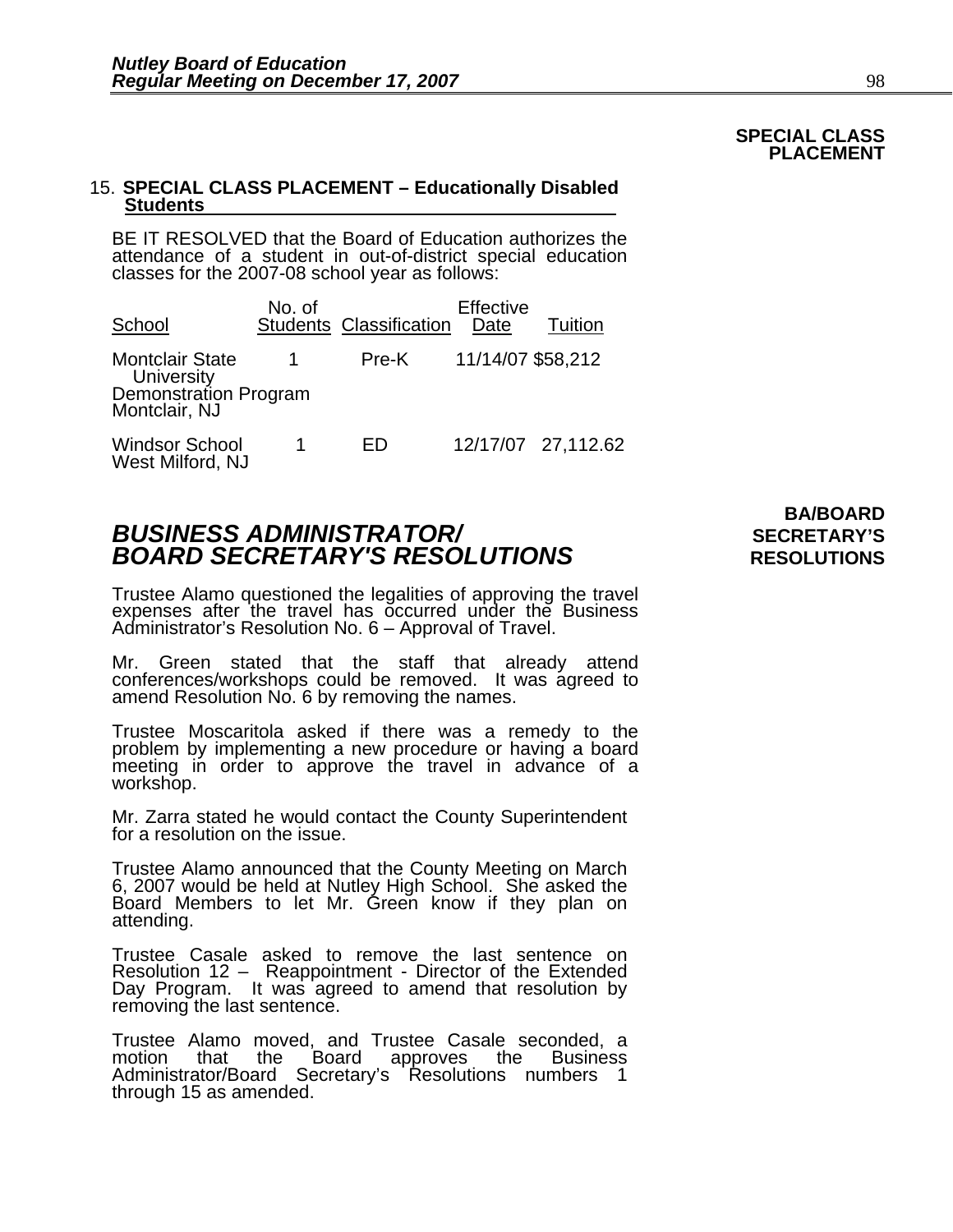Upon being put to a roll call vote Resolutions 1 through 15 were approved by roll call vote with the following exceptions:

- 1. Trustees Kuchta and Moscaritola voted "No" on Resolution 12 – Reappointment - Director of the Extended Day Program.
- 2. Trustee Frannicola abstained on Resolution 12 Reappointment - Director of the Extended Day<br>Program.

#### **1. SECRETARY & TREASURER'S REPORT**

BE IT RESOLVED that the Board of Education approves the<br>acknowledgement and acceptance of the reports of the Board<br>Secretary (Appendix A) dated October 31, 2007 and November 30, 2007 and Treasurer of School Monies (Appendix B) dated<br>October 31, 2007 and November 30, 2007.

#### 2. **CERTIFICATION OF MAJOR ACCOUNT FUND STATUS**

BE IT RESOLVED that pursuant to NJAC 6A:23-2.11(c) 4, the<br>Nutley Board of Education certifies that as of August 31, 2007,<br>after review of the Secretary's monthly financial report<br>(Appropriations section) and upon consultat meet the district's financial obligations for the remainder of the fiscal year. (Major funds are General Fund, Capital Projects and Debt Service.)

### 3. **BILLS AND MANDATORY PAYMENTS MANDATORY C PAYMENTS**

BE IT RESOLVED that the Board of Education approves the payment of bills and mandatory payments dated December 18, 2007 in the total amount of \$3,493,639.43 (Appendix C).

### 4. **REQUESTS FOR USE OF SCHOOL BUILDINGS AND USE OF BUILDINGS D**

BE IT RESOLVED that the Board of Education approves the requests for the use of school buildings and grounds (Appendix D), that conform to the rules and regulations set by the Board of Education.

### 5. **TRANSFER SCHEDULE TRANSFER E SCHEDULE**

BE IT RESOLVED that the Board of Education approves, in compliance with NJAC 6A:23-2.11(c)3ii, and NJSA 18A:22-8-1, the transfers in the 2007-08 budget dated November 30, 2007 in the amount of \$101,258.29 as appended (Appe

**SECY. & TREAS. A<br>REPORTS B** 

### **CERTIFICATION<br>MAJOR ACCOUNT FUND STATUS**

**BILLS &** 

### **GROUNDS AND GROUNDS**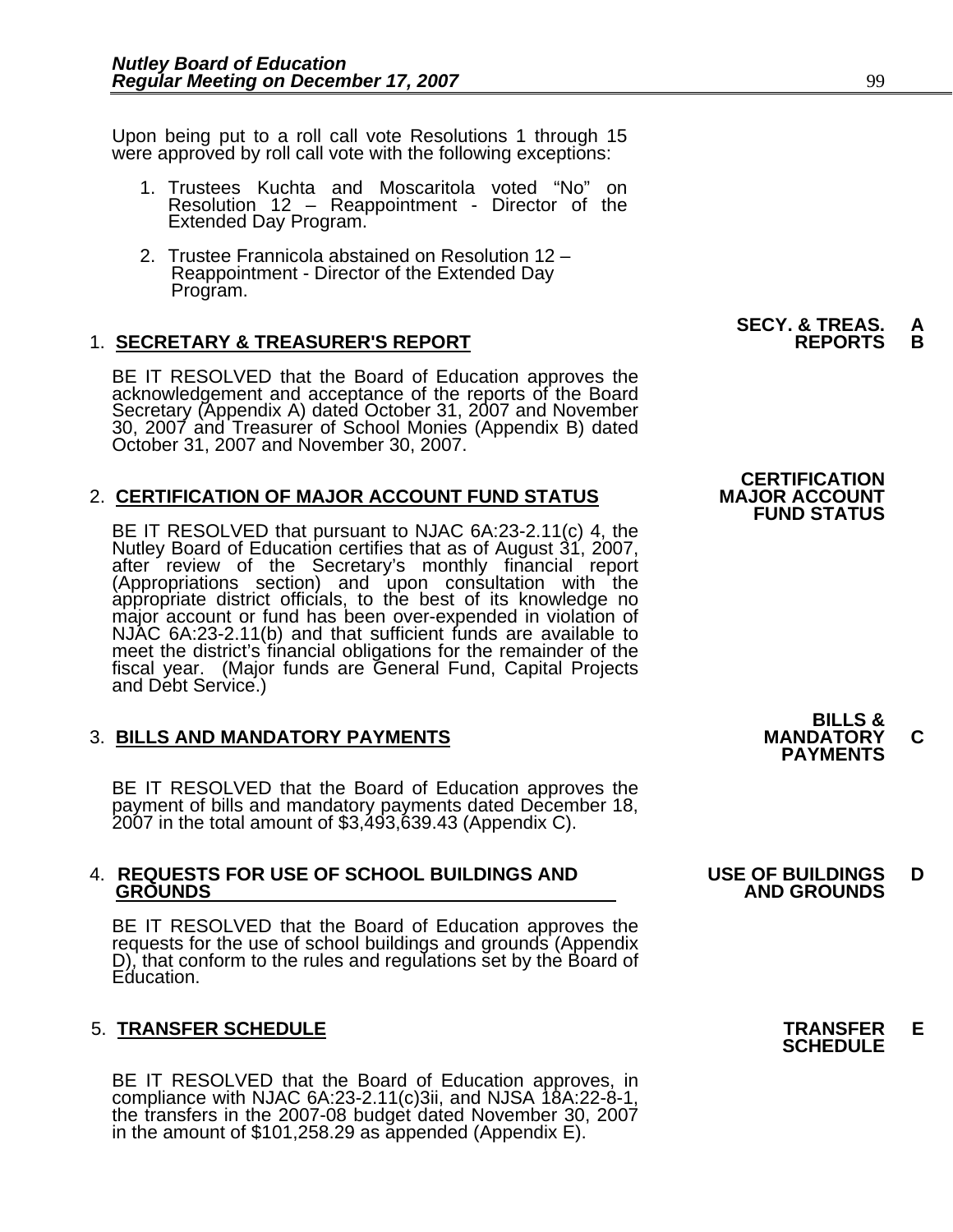6. **APPROVAL OF TRAVEL LIST**<br>BE IT RESOLVED that the Board of Education approves the travel list and all expenses per (Appendix F).

### 7. **ADOPTION OF POLICY (Second Reading)**

BE IT RESOLVED that the Board of Education adopts the following policy (second reading) on file in the Business Office (Appendix G) :

Policy #2412.1 Homebound **ADOPT**

### 8. **ADOPTION OF POLICY (First Reading)**

BE IT RESOLVED that the Board of Education adopts the following policy (first reading) on file in the Business Office (Appendix H) :

Policy #2435.1 Student Random Alcohol and Drug-Testing<br>Policy #5530 Substance Abuse **ADPROVE** 

#### 9. **APPROVAL OF AGREEMENT FOR PROVISION OF PRESCRIPTION DRUG BENEFITS**

BE IT RESOLVED by the Nutley Board of Education that the President and Board Secretary be and are hereby authorized to<br>execute an agreement with Benecard Services, Inc. to provide<br>fully funded prescription drug management services for the<br>period January 1, 2008 through December

#### 10. **RENEWAL OF RISK MANAGEMENT CONSULTANT AGREEMENT**

WHEREAS, the Board of Education of the Township of Nutley<br>is a member of the Suburban Essex Joint Insurance Fund, and

WHEREAS, the Bylaws of said Fund requires that each Member appoints a Risk Management Consultant to perform<br>various professional services as detailed in the Bylaws, and

#### **APPROVE TRAVEL LIST F**

*ADOPTION OF* **POLICY 2ND READING G**

**POLICY 1ST READING H**

**AGREEMENT FOR PRESCRIPTION DRUGS** 

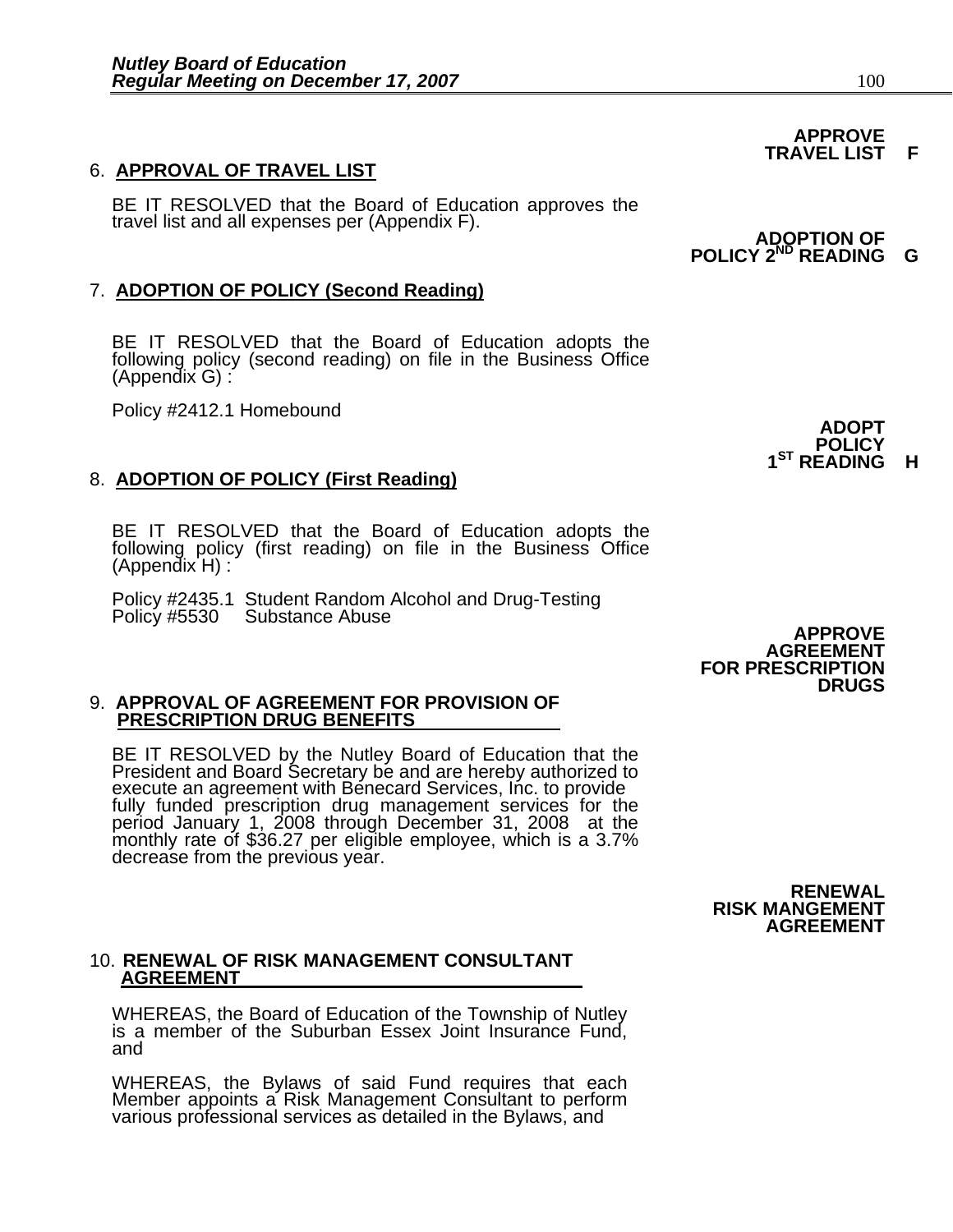WHEREAS, the Bylaws indicate a minimum fee equal to six percent (6%) of the Assessment which expenditure represents reasonable compensation for the services required and which was included in the cost assessed the Nutley Board of **Education** 

NOW, THEREFORE, be it resolved that the Board of Education of the Township of Nutley does hereby approve the reappointment of the C. Walter Searle Agency of Nutley, NJ as its Risk Management Consultant in accordance with the Fund's Bylaws, for the period January 1, 2008- December 31, 2008. **APPROVE PAYMENT** 

#### 11. **APPROVAL OF PAYMENT**

BE IT RESOLVED that the Board of Education approves the payments to the following individuals in the amounts owed to them for opting out of their insurance coverage.

| <b>Last Name</b>   | <b>First</b><br><u>Name</u> |                |
|--------------------|-----------------------------|----------------|
| Barret-Battaglia   | Erin                        | \$<br>1,300.00 |
| <b>Bolcato</b>     | Donna                       | \$<br>1,300.00 |
| <b>Budinick</b>    | Sherri                      | \$<br>866.67   |
| <b>Byrne</b>       | Maura                       | \$<br>866.67   |
| Fochesato          | Frank                       | \$<br>1,300.00 |
| <b>Frost Guzzo</b> | Jane                        | \$<br>1,300.00 |
| Groeling           | Flavia                      | \$<br>1,300.00 |
| Hill               | <b>Hillary</b>              | \$<br>1,300.00 |
| Ippolito           | Doretta                     | \$<br>1,300.00 |
| <b>Jernick</b>     | Linda                       | \$<br>1,300.00 |
| Lombardozi         | Erin                        | \$<br>866.67   |
| <b>McGarty</b>     | <b>Barbara</b>              | \$<br>866.67   |
| Mozeika            | Stephanie                   | \$<br>1,300.00 |
| Nastasi            | Carl                        | \$<br>866.67   |
| Pontoriero         | Carmela                     | \$<br>866.67   |
| Pacella            | Adelia                      | \$<br>866.67   |
| <b>Rizzi</b>       | Michele                     | \$<br>1,300.00 |
| Rush               | Lauren                      | \$<br>866.67   |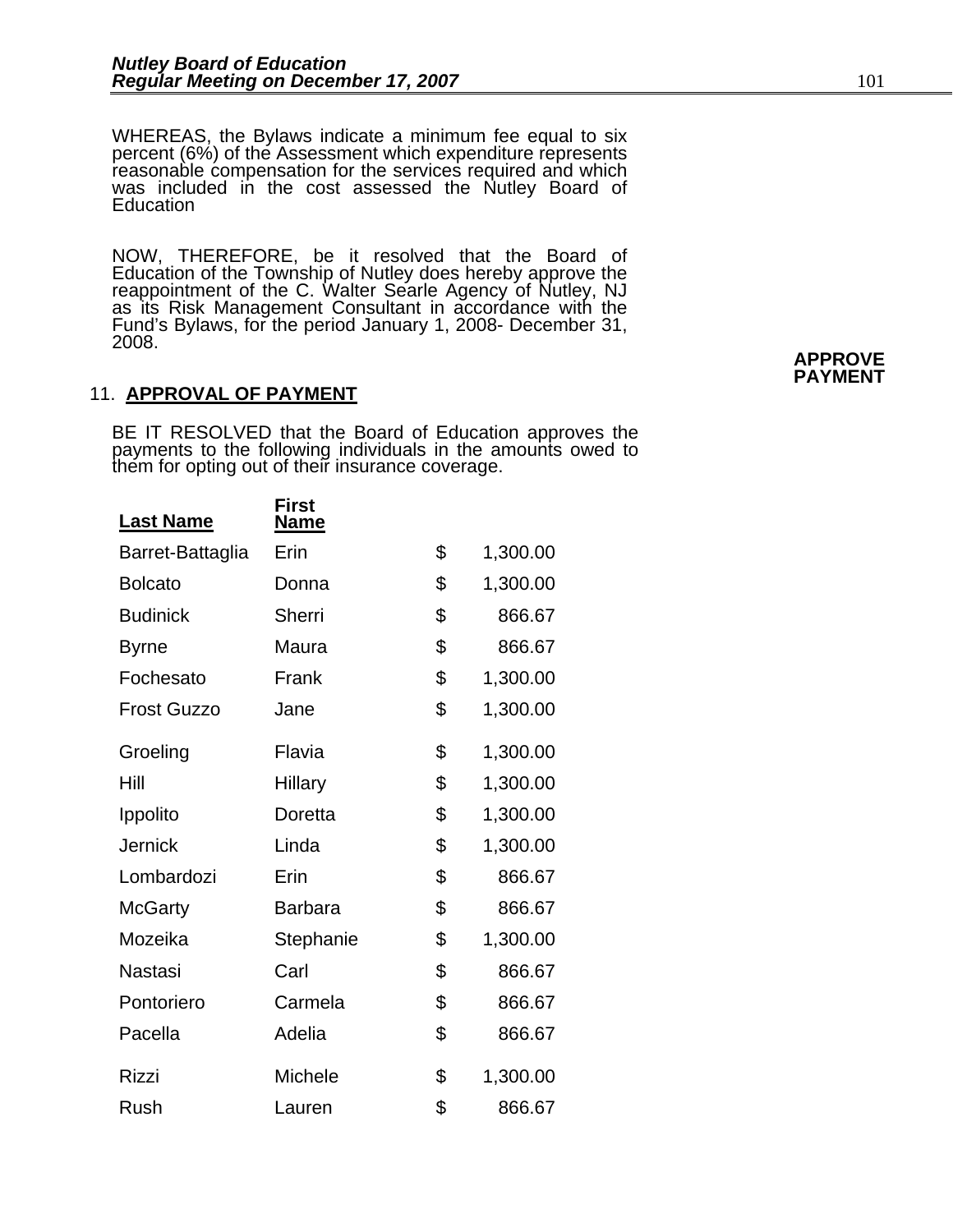| Santoriello     | Rosa    | \$  | 433.33   |
|-----------------|---------|-----|----------|
| <b>Stoffers</b> | Michael |     | 1,300.00 |
| Violante        | Ciro    | \$. | 1,083.34 |
| Zarra           | Donna   | \$. | 1,300.00 |
|                 |         |     |          |

Total \$ 24,050.04

**REAPPOINT DIRECTOR OF EXTENDED DAY PROGRAM** 

#### 12. **REAPPOINTMENT – Director of the Extended Day Program**

BE IT RESOLVED that the Board of Education approves the reappointment of Mrs. Maria Cervasio as the Director of the Extended Day Program, for the period July 1, 2007 through June 30, 2010, and

BE IT FURTHER RESOLVED that the Board approves the salary and the terms and conditions of the agreement for Mrs. Maria Cervasio in the amount of \$85,500 for the 2007-08 school year (retroactive to July 1, 2007) and \$91,000 for the 2008-09 school year.

BE IT FURTHER RESOLVED that the Board agrees the 2009-<br>2010 salary will be based on the administrators guide for<br>elementary principals step one, masters level.

**OUTSTANDING CHECKS SALARY ACCOUNT** 

#### 13. **OUTSTANDING CHECKS – SALARY ACCOUNT**

BE IT RESOLVED that the Board of Education approves the accounting procedure of putting the amount of the following checks into revenue.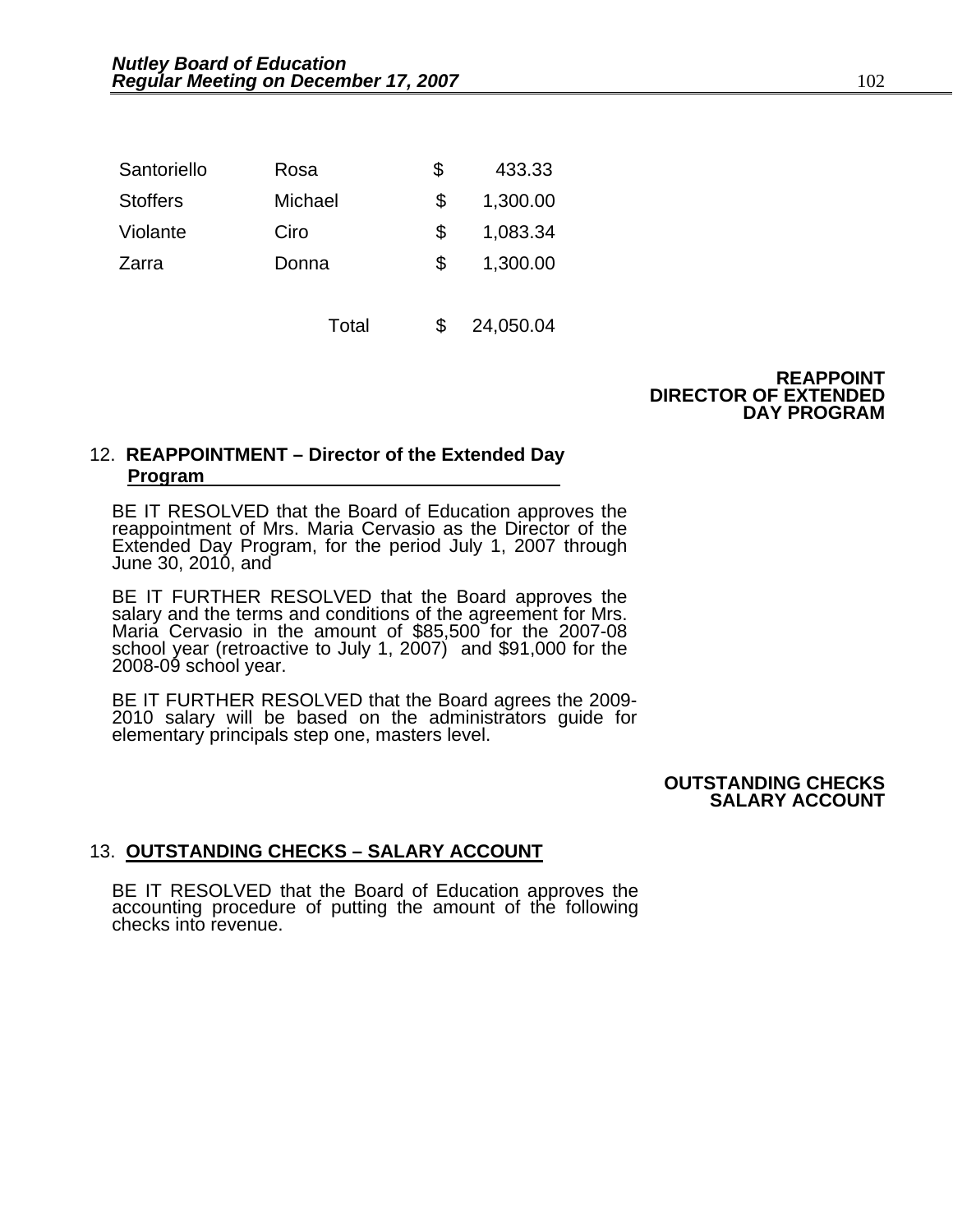*CHECK* 

| #      | <i>DATE</i>         | <b>NAME</b>                |              | <b>AMOUNT</b> |
|--------|---------------------|----------------------------|--------------|---------------|
|        |                     |                            |              |               |
| 523906 |                     | 4/22/2005 D. Wiechwiadowic |              | \$<br>56.30   |
| 524584 | 5/13/2005 L. Lampo  |                            |              | \$<br>9.41    |
| 539331 | 5/15/2006 P. Miller |                            |              | \$<br>54.30   |
| 540263 | 6/15/2006 G. Moreo  |                            |              | \$<br>180.95  |
| 541576 | 6/30/2006 J. Simko  |                            |              | \$<br>91.06   |
| 541584 | 6/30/2006           | T. Egan                    |              | \$<br>45.53   |
| 554436 | 7/25/2006 R. Moore  |                            |              | \$<br>225.06  |
|        |                     |                            | <b>TOTAL</b> | \$<br>662.61  |

The checks have not been cashed in a reasonable amount of time. The employees were contacted for the reissuing of checks, without response, so the funds will be put back in our revenue account.

#### 14. **APPROVAL OF CHANGE ORDER**

BE IT RESOLVED that the Board of Education approves<br>Change Order #1, on file in the Business Office, in the amount<br>of \$1,500 to Abbey Hart Brick Company for additional brick they<br>provided for the High School Exterior Facad

#### 15. **TEACHER STUDY GROUP GRANT**

BE IT RESOLVED that the Board of Education accepts a grant<br>for Lincoln School in the amount of \$500 for Literature in the Classroom from the Montclair State University Network for Educational Renewal.

#### 16. **TEACHER STUDY GROUP GRANT**

BE IT RESOLVED that the Board of Education accepts a Teacher Study Group Grant for Spring Garden in the amount of<br>\$500 from the Montclair State University Network for Educational Renewal.

**APPROVE CHANGE ORDER** 

### **GROUP GRANT**

#### **TEACHER STUDY GROUP GRANT**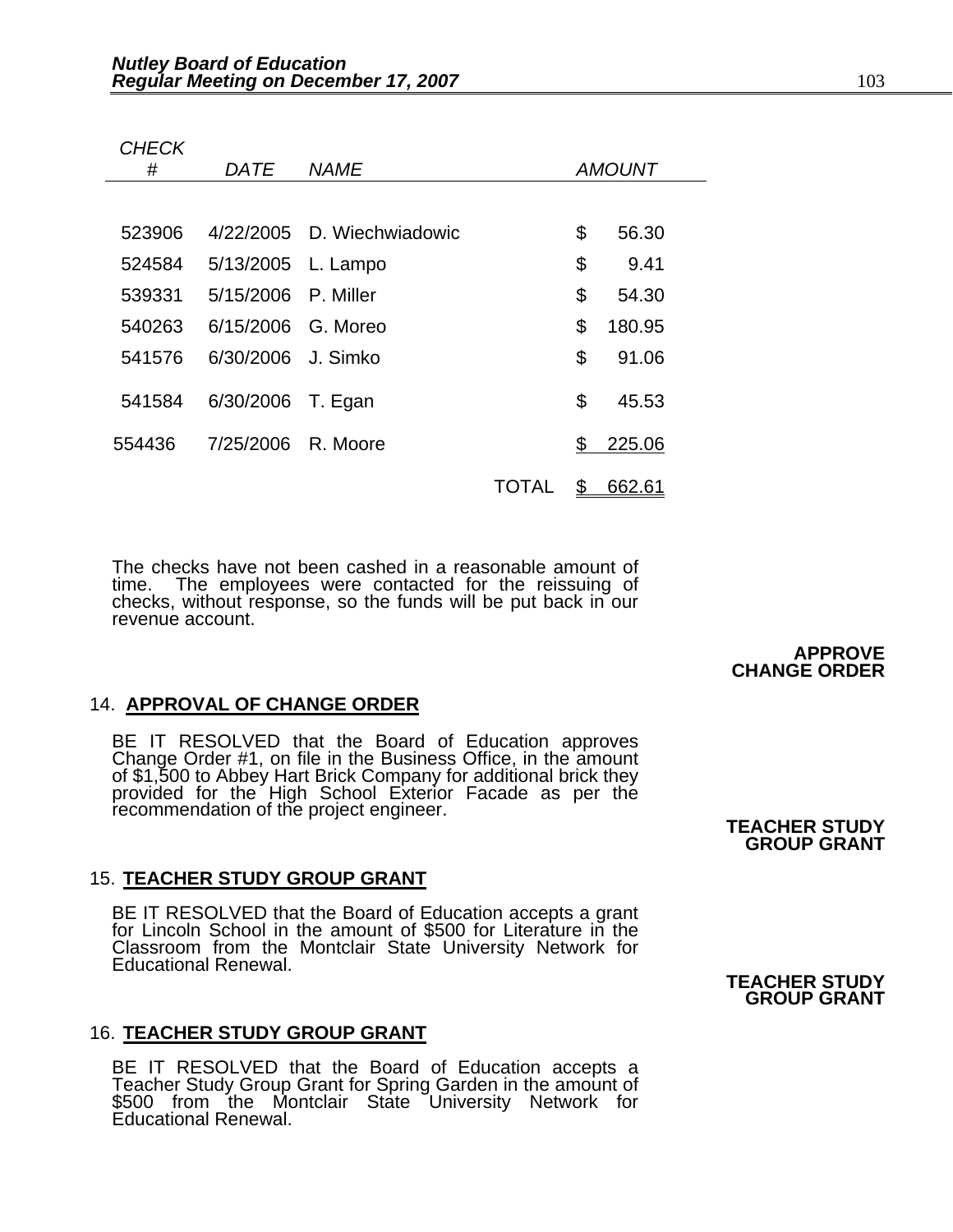#### **APPROVE SUBMISSION OF APPLICATION IDEA**

#### 17. **APPROVAL OF SUBMISSION OF APPLICATION FOR IDEA-BASIC CARRY-OVER FUNDS - FY 2007**

BE IT RESOLVED that the Board of Education approves the submission of an application to carry-over funds from fiscal year 2007 for IDEA- Basic in the following amount:

IDEA-B \$1,615.15

#### **APPROVE SUBMISSION OF APPLICATION NCLB**

## 18. **APPROVAL OF SUBMISSION OF APPLICATION FOR NCLB CARRY-0VER FUNDS – FY 2007**

BE IT RESOLVED that the Board of Education approves the submission of an application to carry-over funds from the fiscal year 2007 for NCLB in the following amounts:

### Total \$ 5,087.30 **APPROVE PAYMENT ABBEY HART BRICK**

#### 19. **APPROVAL OF PAYMENT TO ABBEY HART BRICK CO. , INC.**

BE IT RESOLVED that the Board of Education approves payment in the amount of \$10,226.73 to Abbey Hart Brick Company, Inc. for services they provided for the High School Exterior Facade as per the recommendation of the Board's structural engineers (CVM).<br>**APPROVE EQUIPMENT** 

**AND LEASE PURCHASE** 

#### 20. **APPROVAL OF EQUIPMENT AND LEASE PURCHASE AGREEMENT**

WHEREAS the Nutley Board of Education has determined that a true and very real need exists for the acquisition of a Table Top CNC Router System at Nutley High School.

WHEREAS the Nutley Board of Education has taken the necessary steps including any legal bidding requirements, under applicable law to arrange for the acquisition of such Equipment.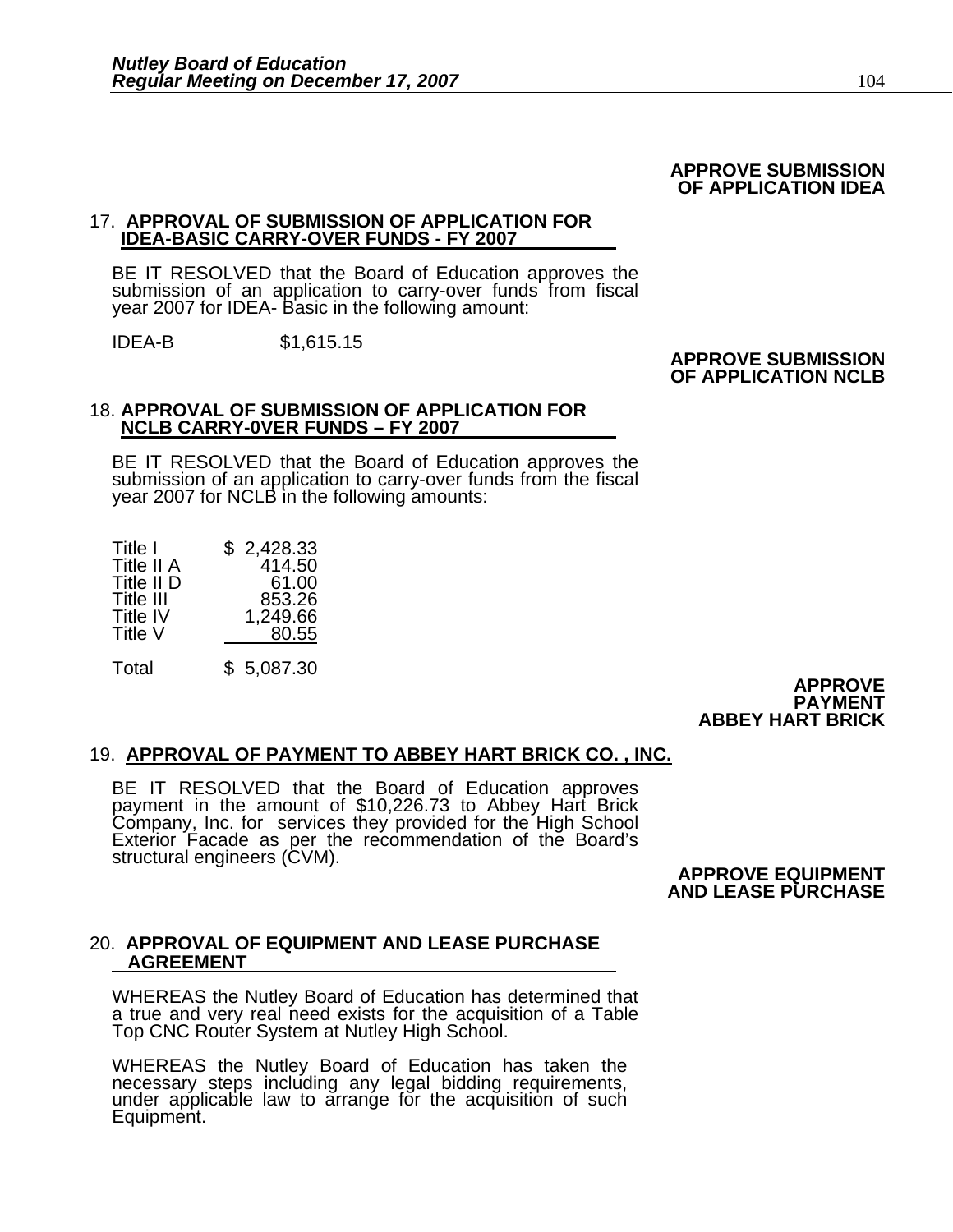BE IT RESOLVED that the Nutley Board of Education approves the acquisition of such Equipment, and the Board designates and confirms the School Business Administrator/Board Secretary to execute and deliver, and to witness (or attest), respectively, a Lease Purchase Agreement and any related documents necessary to the consummation of the transactions contemplated by a Lease Purchase Agreement.

BE IT FURTHER RESOLVED by the Nutley Board of Education that the Board designates the Lease Purchase Agreement as a "qualified tax-exempt obligation", as defined in and for the purposes of Section 265(b)(3) of the Internal Revenue Code of 1986, as amended.

#### 21. **ACCEPTANCE OF DONATION**

Trustee Moscaritola moved, and Trustee Williams seconded, the following resolution. Upon being put to a roll call vote the resolution was approved.

BE IT RESOLVED that the Board of Education approves the acceptance of a donation to the Autistic Program in the amount of \$500 from the Nutley Parent Advocacy Network (NPAN).

Trustee Casale stated that the NPAN donation is great and thanked them for always looking out for the kids.

Mr. Zarra stated he would like to present a draft policy for early dismissal at the next meeting. Trustee Frannicola voiced his opinion and agreed with the suggestion.

#### **HEARING OF CITIZENS CITIZENS**

Resident Bob Rusignuolo addressed the Board with concerns of the parking in the area of the middle school. He asked if there was a study performed before the middle school additions. He expressed many concerns regarding the parking and the purchase of property near the middle school by the school district.

At various times Board Members addressed the concerns and issues to Mr. Rusignuolo in an open dialog forum.

Trustee Moscaritola asked for a written legal opinion on the purchase of property and if it is permissible to purchase property above the fair market appraised value.

Resident Terry Quirk, representative for the Nutley Parent Advocacy Network (NPAN), addressed the Board with three concerns:

### **HEARING OF**

#### **ACCEPTANCE OF DONATION**